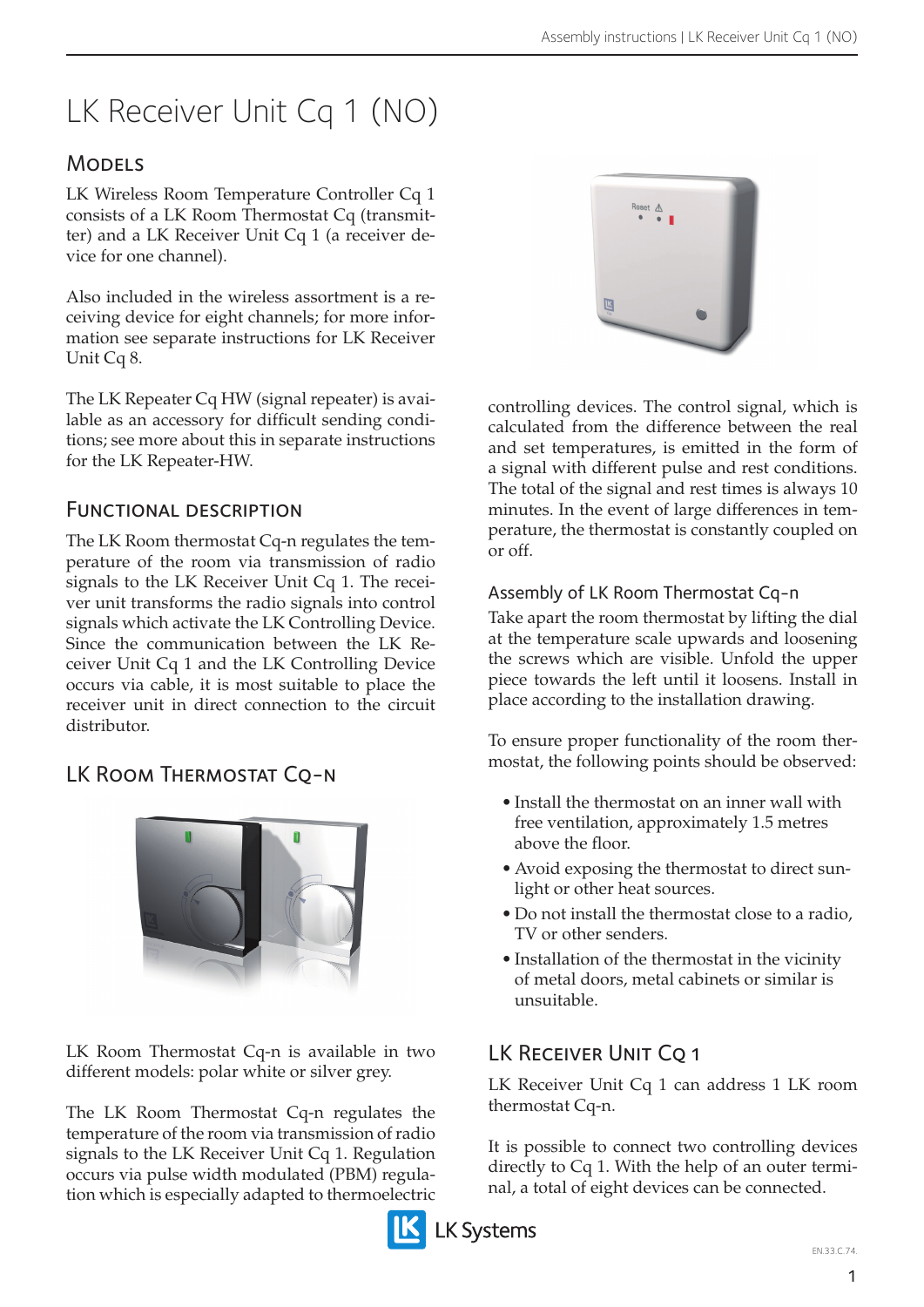The unit is complemented with a LK Transformer 230/24V AC (article order separately)

The controlling device moves once a day in order to prevent valves from sticking in a closed position. If no valve movement is wanted, the function can be disconnected by removing jumper 1 on the thermostat. Remove the dial of the thermostat, loosen the screws and remove the cover. Remove jumper 1, marked BR1 on the circuit board.

#### **INSTALLATION**

A 230 Volt wall outlet should be available nearby the receiver unit. The receiver unit may only be installed by a suitably qualified professional according to the wiring diagram and in accordance with valid safety regulations. In order to achieve protective level 2, the necessary installation measurements must be taken.

Connect 230 V to terminals N and  $\rightarrow$ 

Coupling of controlling devices

Controlling devices are coupled between terminal 9 on Cq 1 and one of the 24 Volt cables of the LK Transformer.

If many controlling devices are to be connected, they are coupled parallel to each other and in series with the transformer, see wiring diagram. Then connect the second 24 Volt cable of the transformer to terminal 2 on the Cq 1.



*Electric wiring diagram for Cq 1*

#### Programming / commissioning

1. Activate the receiver unit

Always begin programming by erasing all eventual previous programming according to the be $low:$ 

- • Press the "Reset" button simultaneously as the  $\Lambda$  button.
- Then release the "Reset" button first, followed by  $\bigwedge$ .
- • Press reset again.
- Activate receiver unit Cq 1 by pressing once on  $\bigwedge$ .

A weak signal sounds and an indicating light turns on.

2. Activate the thermostat



- • Open the lid of the room thermostat and remove the transport protection from the batteries.
- Check that the current switch (A) is set to the bottom position facing the heat symbol, according to image 3
- Activate the room thermostat by holding the lower button (B) down, press briefly on the upper black button (C).
- When the green LED on the thermostat lights, the lower black button (B) may be released.
- The thermostat is now activated for programming.

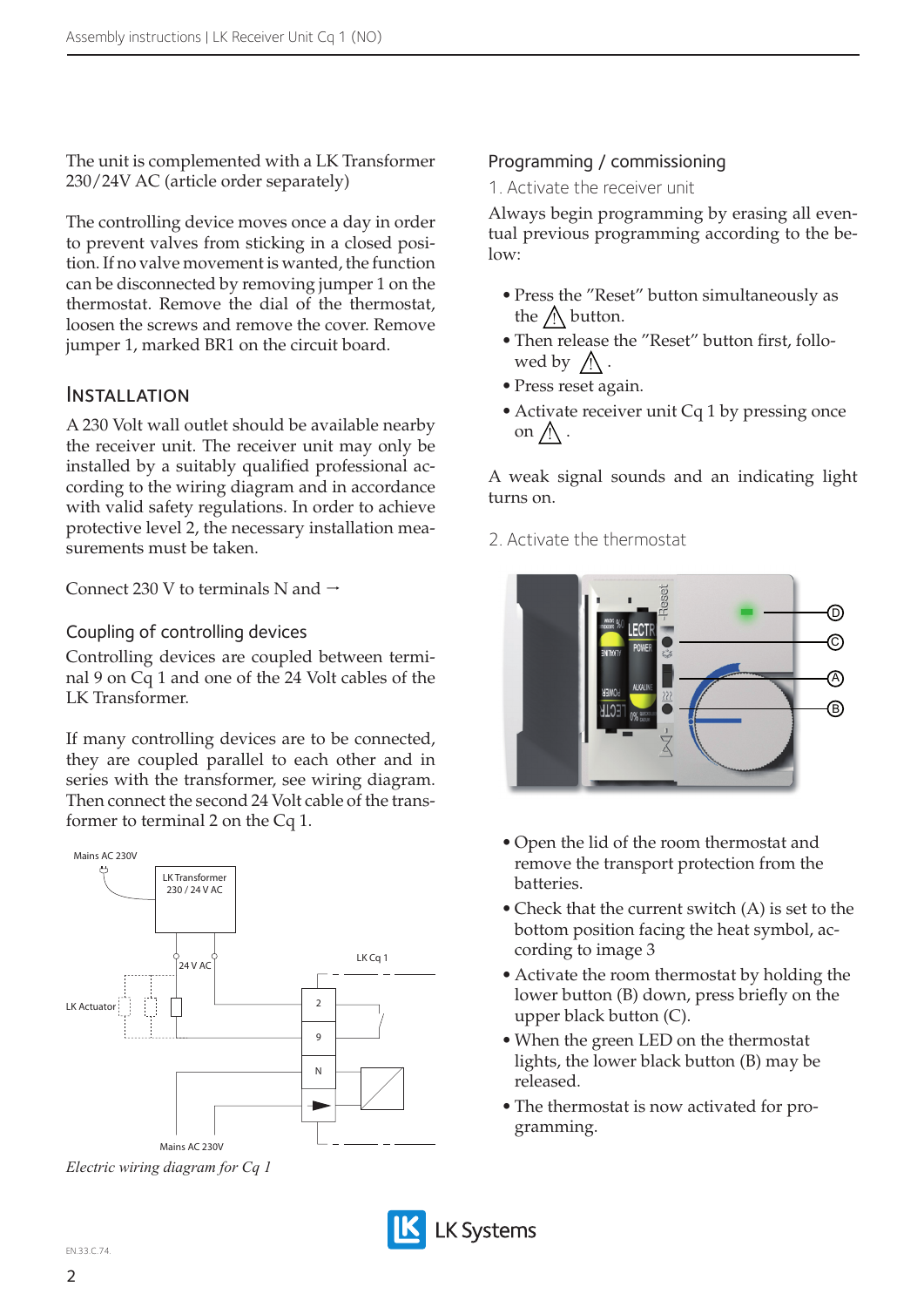# 3. Confirm chosen channel

When the thermostat has "found" its channel the sound signal from Cq1 becomes silent and the indication light on Cq1 shuts off. Confirm by pressing once on the upper black button of the thermostat (C). The LED on the thermostat shuts off and the diode on the receiver unit will flash a few times. The programming is now complete.

## Functional control

Test the connection by turning the knob of the thermostat up/down. When the thermostat is at the maximum position, the indication light on Cq1 should be off and when the thermostat is at the minimum position, the indication light of the Cq1 should be on.

# Fault finding /Operational inter- ruptions

### Problems with signal transmissions

If the signals between the thermostat and receiver unit are not transmitting correctly, the signal light on the receiver unit will flash. During the ongoing signal interruption, the output of the channel concerned will produce a 30% effect. If the receiver unit receives signals from thermostat concerned, the alarm is stopped immediately.

If the problem remains for more than 10 hours, an alarm signal will sound in addition to the signal light. The problem can be attended to by pressing on the reset button (button C) of the thermostat, see heading "Programming/Commissioning". If the problem returns, the batteries of the thermostat concerned may require changing; see heading "Battery Exchange" for more information. If the problem returns despite battery exchange, it may be necessary to strengthen the signal, which can be suitably done with the help of a LK Repeater. See more in separate instructions for the LK Repeater.

## The controlling devices do not shut off

Check that there is power supplied to the outlet. Check the fuse of the transformer. Remove the plug before changing the fuse. Change to the same type of fuse as is already present, 250 V 6.3 A.

## Power failure

If power failure occurs, no data is lost, all programming is saved. When the power returns, it may take up to ten minutes before the unit has reverted to normal operation. The process can be hastened by pressing on the upper black button (C) of the room thermostat.

### Battery exchange of room thermostat

LK Room Thermostat Cq is delivered with two 1.5 V batteries (LR03). The batteries have an estimated working life of two years. The signal light on the thermostat flashes at 15-second intervals when it is time to change the batteries. The batteries should be exchanged within the next few days; the batteries are located under the lid of the thermostat cover. The thermostat reverts to the chosen mode of operation after battery exchange. Press on the reset-button of the thermostat to hasten return to the chosen mode of operation (button C), see image under heading "Programming/ Commissioning". Uncharged batteries yield a 30 % heat effect on the receiver unit.

## CE-compliance

This regulating equipment can be used in all EU and EFTA-countries. The manufacturer hereby indicates that the equipment fulfills those basic requirements and other relevant requirements indicated by directive R&TTE 1999/5/EC. The manufacturer's declaration may be downloaded from www.funk868mhz.de